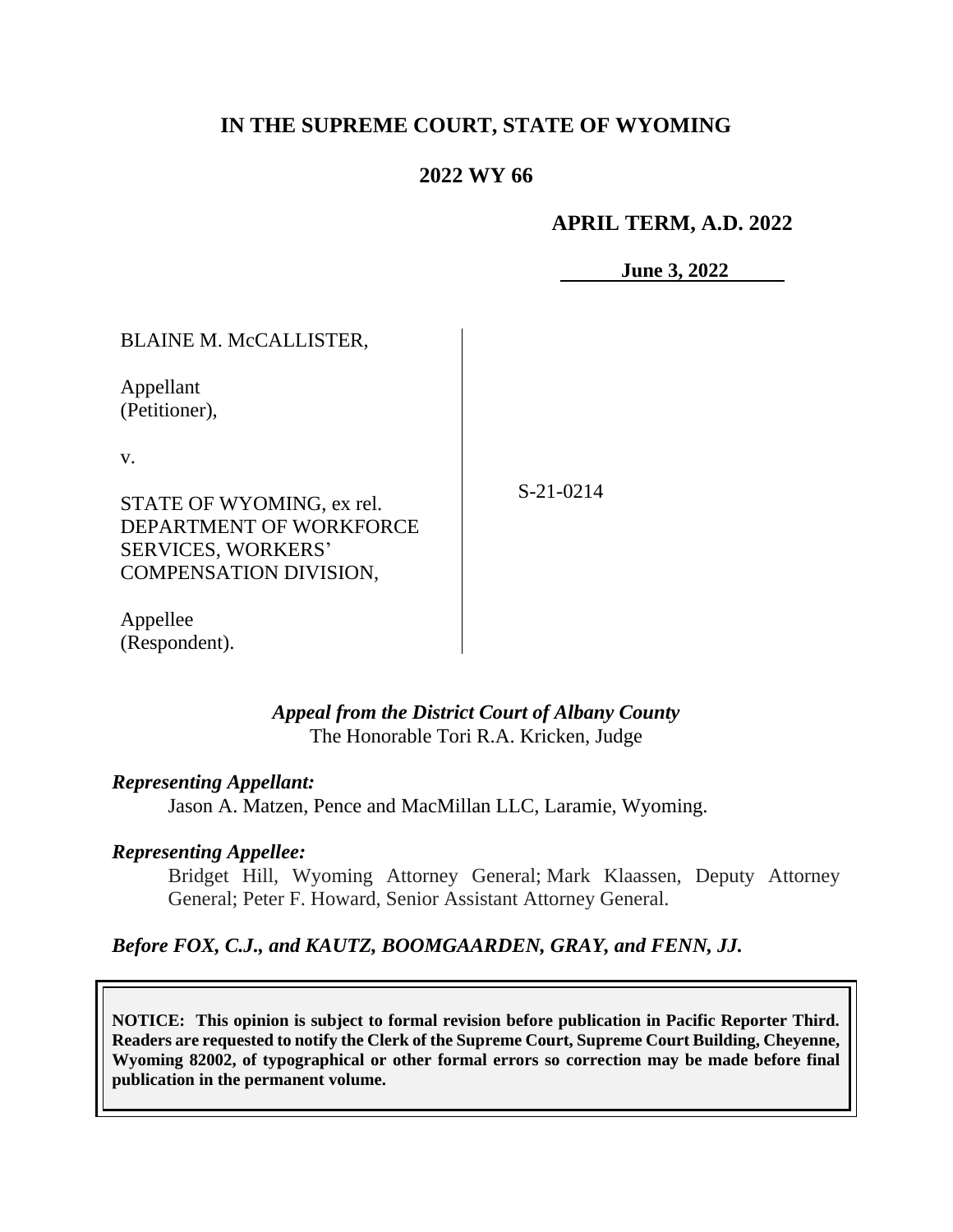### **KAUTZ, Justice.**

[¶1] The Office of Administrative Hearings (OAH) upheld the Wyoming Workers' Compensation Division's (Division) denial of Blaine M. McCallister's request for an endless pool to treat his work-related injury, and the district court affirmed that decision. Mr. McCallister claims the OAH committed various errors of law. We affirm.

#### **ISSUES**

- [¶2] The issues on appeal are:
	- 1. Did the Division err by referring Mr. McCallister's case to the OAH rather than the Medical Commission?
	- 2. Did the OAH err by applying collateral estoppel to bar Mr. McCallister from relitigating his right to an endless pool for treatment of his work-related injury because the issue was fully decided in a 2017 OAH order denying his claim? <sup>1</sup>

### **FACTS**

[¶3] We previously decided another case involving Mr. McCallister's right to worker's compensation benefits for his 2012 cervical and thoracic spine injury. *McCallister v. State ex rel. Dep't of Workforce Servs., Workers' Comp. Div.,* 2019 WY 47, 440 P.3d 1078 (Wyo. 2019). Our resolution of the earlier case is relevant to our decision here, so we will incorporate some of the facts from that decision, supplementing with the salient facts from this case.

[¶4] In 2016, Mr. McCallister requested the Division preauthorize the purchase of several pieces of "non-typical" durable medical equipment (DME), including a small pool with an underwater treadmill known as an endless pool, to help him manage his medical condition at his home in rural Albany County. *See id.,* ¶ 4, 440 P.3d at 1079. The Division denied his request for an endless pool, in part, because it was a non-compensable "personal item." Mr. McCallister objected and requested a hearing. The OAH held a contested case hearing in 2017 and upheld the Division's determination. *McCallister,* ¶ 4, 440 P.3d at 1079.Mr. McCallister petitioned for judicial review of the OAH decision, and the district court affirmed. *Id.,* ¶ 8, 440 P.3d at 1080-81. Mr. McCallister appealed to this Court, and we held the district court did not have jurisdiction over Mr. McCallister's case because he filed his petition for review in the county where he was injured instead of the county where

 $1$  Mr. McCallister also claimed the OAH erred when it found the endless pool was not compensable under Wyoming law because it was a "personal item." Because we affirm the OAH's collateral estoppel decision, we do not reach this additional issue.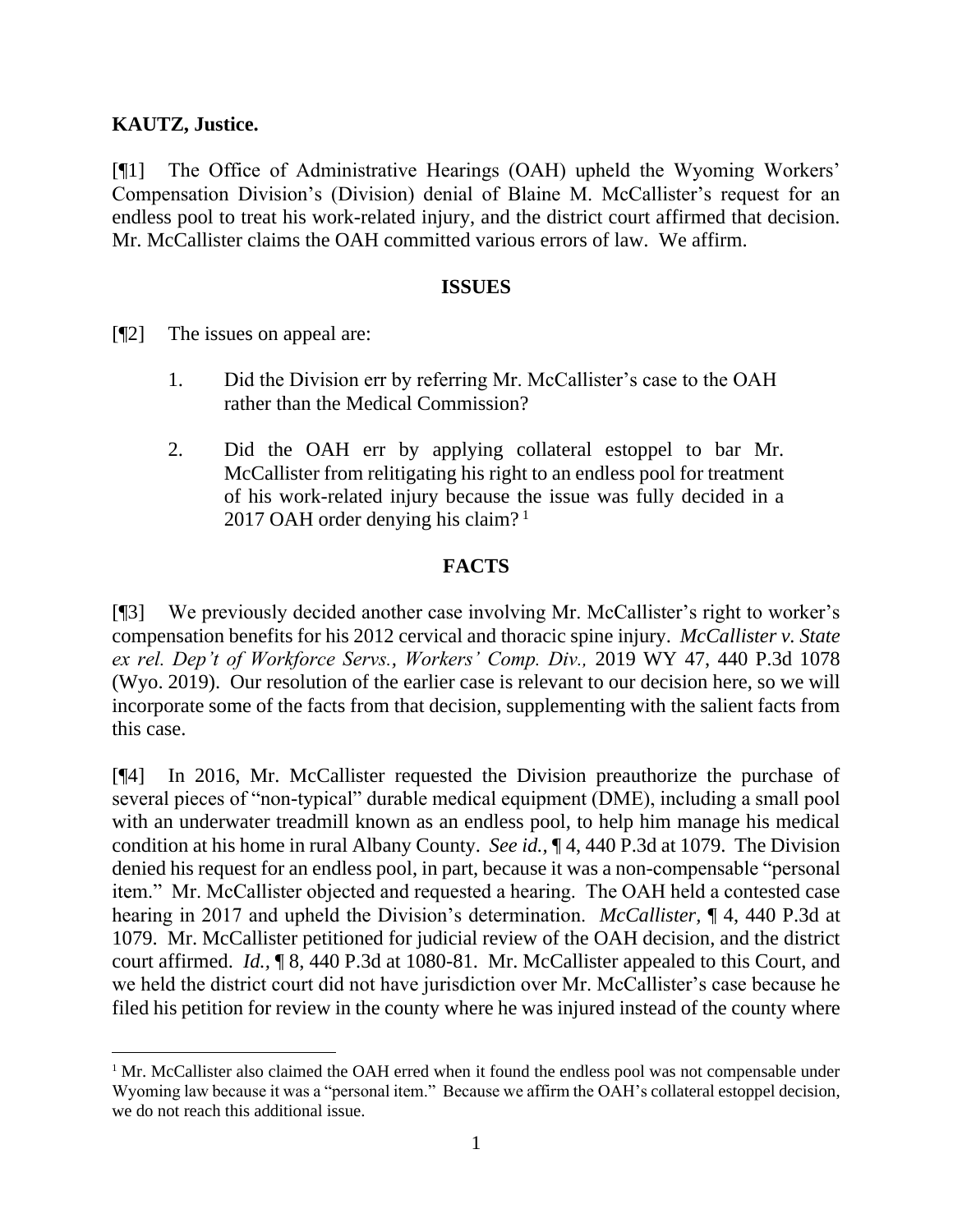the administrative action was taken or the county where he lived, as required by Wyo. Stat. Ann. § 16-3-114 (LexisNexis 2017). *Id.,* ¶¶ 1-2, 50, 440 P.3d at 1079, 1090-91. Consequently, we dismissed his appeal and vacated the district court's decision, making the OAH decision final. *Id.*

[ $[$ [5] In 2020, Mr. McCallister submitted another request<sup>2</sup> to the Division for preauthorization of DME, including an endless pool. The Division denied his request on several grounds: the request was not filed by a healthcare provider; the pool was a noncompensable "personal item" under the relevant statutory and regulatory definitions; the pool was not reasonable or necessary to treat his work-related injury; and he was collaterally estopped from bringing his claim for an endless pool because the OAH had denied the same request in the 2017 proceeding. Mr. McCallister objected and demanded the Division refer the matter to the Medical Commission for a contested case hearing. The Division, however, referred the matter to the OAH.

[¶6] The OAH found it was the proper agency to resolve Mr. McCallister's claim because the issues were primarily legal. After a contested case hearing, the OAH disagreed with the Division's determination that Mr. McCallister's request for an endless pool was not properly submitted by a healthcare provider and found Mr. McCallister had met his burden of showing the endless pool was reasonable and necessary for treatment of his work-related injury. However, the OAH upheld the Division's denial of his claim because he was collaterally estopped from relitigating his right to the endless pool by the 2017 decision and the endless pool was a non-compensable "personal item" under Wyoming law. Mr. McCallister filed a proper petition for review, the district court affirmed, and he filed a timely notice of appeal to this Court.

# **STANDARD OF REVIEW**

[¶7] When an appeal is taken from a district court's review of an administrative agency's decision, we examine the case as if it came directly from the agency, giving no special deference to the district court's decision. *In re Vinson,* 2020 WY 126, ¶ 25, 473 P.3d 299, 308 (Wyo. 2020); *Guerrero v. State ex rel. Dep't of Workforce Servs., Workers' Comp. Div.,* 2015 WY 88, ¶ 11, 352 P.3d 262, 265 (Wyo. 2015) (citing *Dale v. S & S Builders, LLC,* 2008 WY 84, ¶ 8, 188 P.3d 554, 557 (Wyo. 2008)). Wyo. Stat. Ann. § 16-3-114(c) (LexisNexis 2021) governs judicial review of administrative decisions:

> (c) To the extent necessary to make a decision and when presented, the reviewing court shall decide all relevant questions of law, interpret constitutional and statutory provisions, and determine the meaning or applicability of the

<sup>&</sup>lt;sup>2</sup> Mr. McCallister made multiple requests for an endless pool in 2020, but they were considered and resolved together. We will, therefore, refer to a singular request.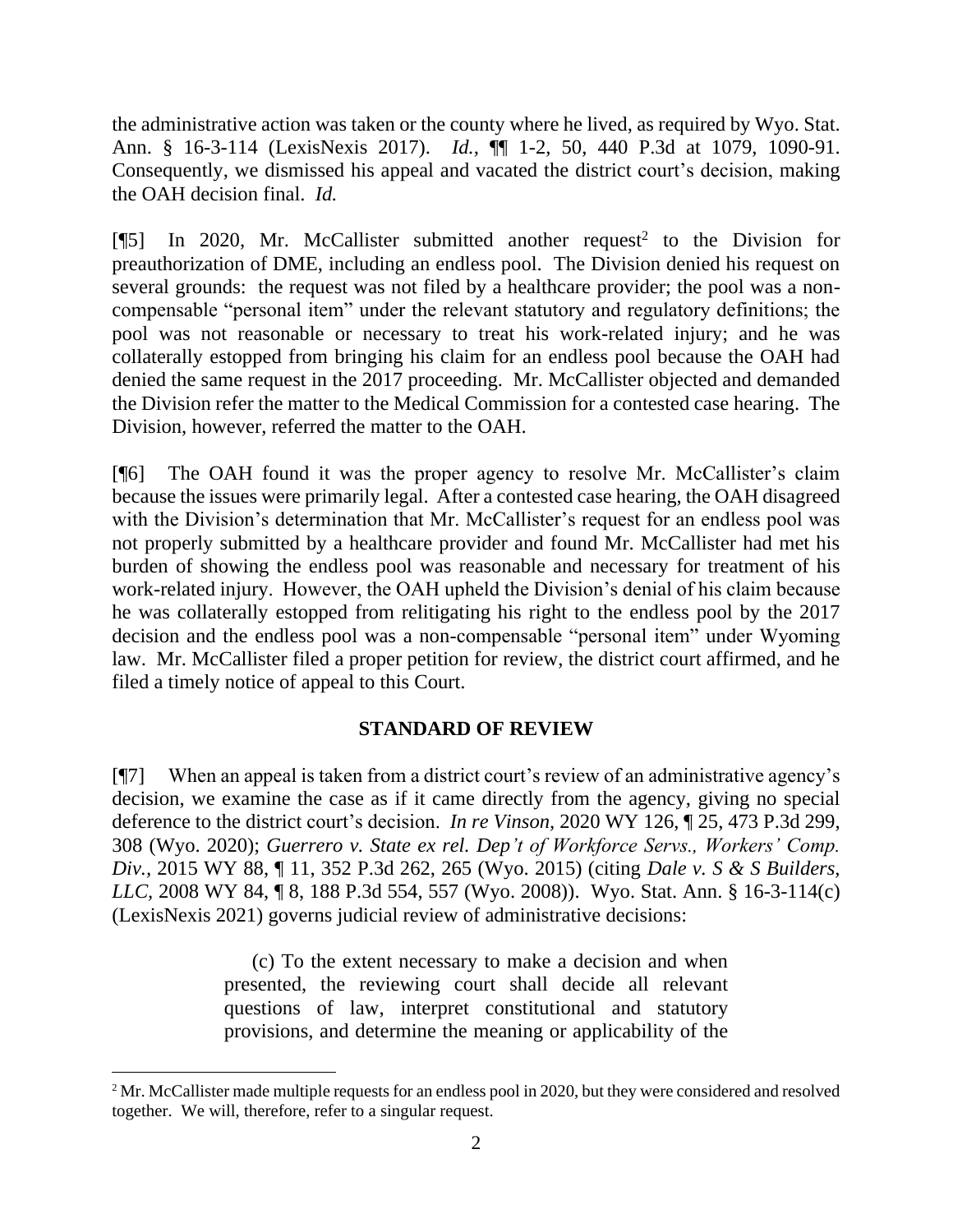terms of an agency action. In making the following determinations, the court shall review the whole record or those parts of it cited by a party and due account shall be taken of the rule of prejudicial error. The reviewing court shall:

(i) Compel agency action unlawfully withheld or unreasonably delayed; and

(ii) Hold unlawful and set aside agency action, findings and conclusions found to be:

(A) Arbitrary, capricious, an abuse of discretion or otherwise not in accordance with law;

(B) Contrary to constitutional right, power, privilege or immunity;

(C) In excess of statutory jurisdiction, authority or limitations or lacking statutory right;

(D) Without observance of procedure required by law; or

(E) Unsupported by substantial evidence in a case reviewed on the record of an agency hearing provided by statute.

[ $[$ [8] In accordance with § 16-3-114(c)(ii)(E), we review the agency's findings of fact by applying the substantial evidence standard. *Vinson,* ¶ 26, 473 P.3d at 308. Findings of fact are supported by substantial evidence if there is relevant evidence in the record which "a reasonable mind might accept in support of the agency's conclusion." *Dale,* ¶ 11, 188 P.3d at 558. *See also, Kenyon v. State ex rel. Wyo. Workers' Safety & Comp. Div.,* 2011 WY 14, ¶ 11, 247 P.3d 845, 849 (Wyo. 2011) ("Substantial evidence means 'such relevant evidence as a reasonable mind might accept as adequate to support a conclusion.'" (quoting *Bush v. State ex rel. Wyo. Workers' Comp. Div.,* 2005 WY 120, ¶ 5, 120 P.3d 176, 179 (Wyo. 2005)) (other citations omitted)). "'We review an agency's conclusions of law *de novo*[] and will affirm only if the agency's conclusions are in accordance with the law." *Middlemass v. State ex rel. Wyo. Workers' Safety & Comp. Div.,* 2011 WY 118, ¶ 13, 259 P.3d 1161, 1164 (Wyo. 2011) (quoting *Kenyon,* ¶ 13, 247 P.3d at 849) (other citations omitted).

# **DISCUSSION**

# *The Division's Referral of the Case to the OAH*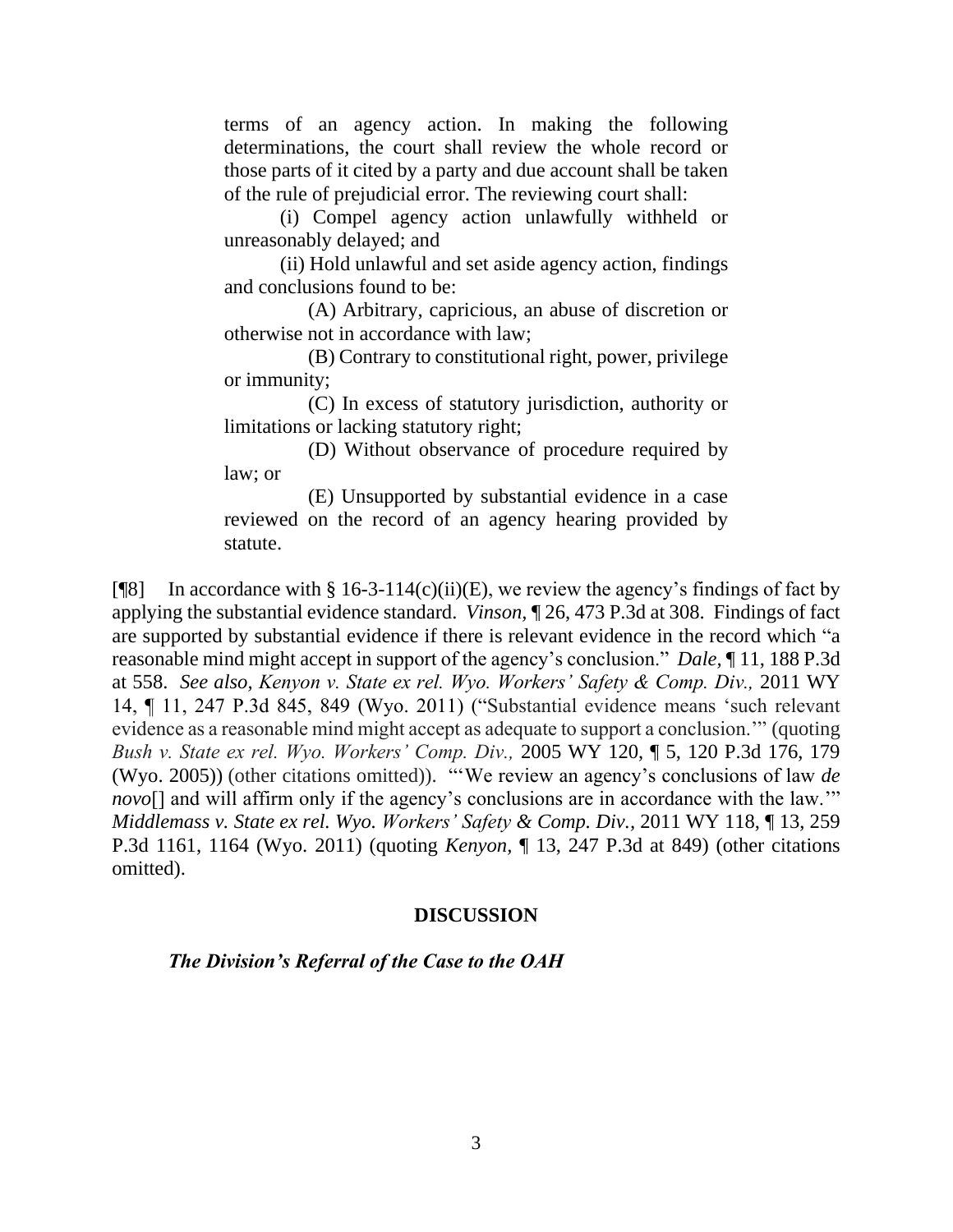[¶9] Mr. McCallister claims the Medical Commission rather than the OAH had subject matter jurisdiction to address his 2017<sup>3</sup> and 2020 cases because they were "medically contested." "'The existence of subject matter jurisdiction is a question of law that we review *de novo*.'" *MH v. First Jud. Dist. Ct.,* 2020 WY 72, ¶ 4, 465 P.3d 405, 407 (Wyo. 2020) (quoting *Harmon v. Star Valley Med. Ctr.,* 2014 WY 90, ¶ 14, 331 P.3d 1174, 1178 (Wyo. 2014), and *Excel Constr., Inc. v. Town of Lovell,* 2011 WY 166, ¶ 12, 268 P.3d 238, 241 (Wyo. 2011)). Our determination of the OAH's jurisdiction requires interpretation of Wyoming statutes and administrative rules and regulations, which are also matters of law reviewed *de novo*. *Tarver v. City of Sheridan Bd. of Adjustments,* 2014 WY 71, ¶ 20, 327 P.3d 76, 83 (Wyo. 2014) ("Interpretation of statutes [and] administrative regulations . . . is a matter of law, which we review *de novo*.") (citing *J & T Props., LLC v. Gallagher,* 2011 WY 112, 256 P.3d 522 (Wyo. 2011) (statutes), and *Laramie Cnty. Sheriff's Dep't v. Cook,* 2012 WY 47, 272 P.3d 966 (Wyo. 2012) (administrative regulations)). In interpreting statutes, we search for the legislature's intent. *Miller v. Life Care Ctrs.,* 2020 WY 155, ¶ 26, 478 P.3d 164, 171 (Wyo. 2020) (citing *Vance v. City of Laramie,* 2016 WY 106, ¶ 12, 382 P.3d 1104, 1106 (Wyo. 2016)). "When the statutory language is 'sufficiently clear and unambiguous'" to allow us to discern that intent, "we apply 'the words according to their ordinary and obvious meaning.'" *Williams v. Sundstrom,* 2016 WY 122, ¶ 19, 385 P.3d 789, 794 (Wyo. 2016) (quoting *DB v. State (In re CRA),* 2016 WY 24, ¶ 15, 368 P.3d 294, 298 (Wyo. 2016)). "The rules of statutory interpretation also apply to the interpretation of administrative rules and regulations." *State ex rel. Wyo. Dep't of Rev. v. Buggy Bath Unlimited, Inc.,* 2001 WY 27, ¶ 6, 18 P.3d 1182, 1185 (Wyo. 2001) (citing *Antelope Valley Improvement v. State Bd. of Equalization,* 992 P.2d 563, 566 (Wyo. 1999), *opinion clarified at* 4 P.3d 876 (Wyo. 2000)).

[¶10] When an employee disagrees with the Division's determination of his worker's compensation claim, he may object and request a contested case hearing. *See* Wyo. Stat. Ann. § 27-14-601(a), (b), (k) (LexisNexis 2021). Upon receipt of an employee's request for a hearing, the Division "shall immediately transmit a copy of the request and a notice of request for hearing to the Office of Administrative Hearings (OAH) or Workers' Compensation Medical Commission as appropriate." *Rules & Reguls. of Dep't of Workforce Servs., Workers' Comp. Div.* (Current Division Rules), ch. 6, § 1(a) (2022). *See also,* § 27-14-601(k)(v) ("Upon receipt of a request for hearing, the division shall immediately provide notice of the request to the appropriate hearing authority as determined pursuant to W.S. 27-14-616.").

[¶11] Wyo. Stat. Ann. § 27-14-616(b)(iv) (LexisNexis 2021) limits the Medical Commission's jurisdiction to cases which are classified as "medically contested." *French v. Amax Coal W.,* 960 P.2d 1023, 1028 (Wyo. 1998). *See also, Jacobs v. State ex rel. Wyo.* 

<sup>&</sup>lt;sup>3</sup> The Division claims it is too late for Mr. McCallister to challenge the OAH's jurisdiction over the 2017 proceeding. We need not separately decide that issue because the same analysis and rationale applies to the OAH's authority to rule on Mr. McCallister's claim in 2020 as in 2017.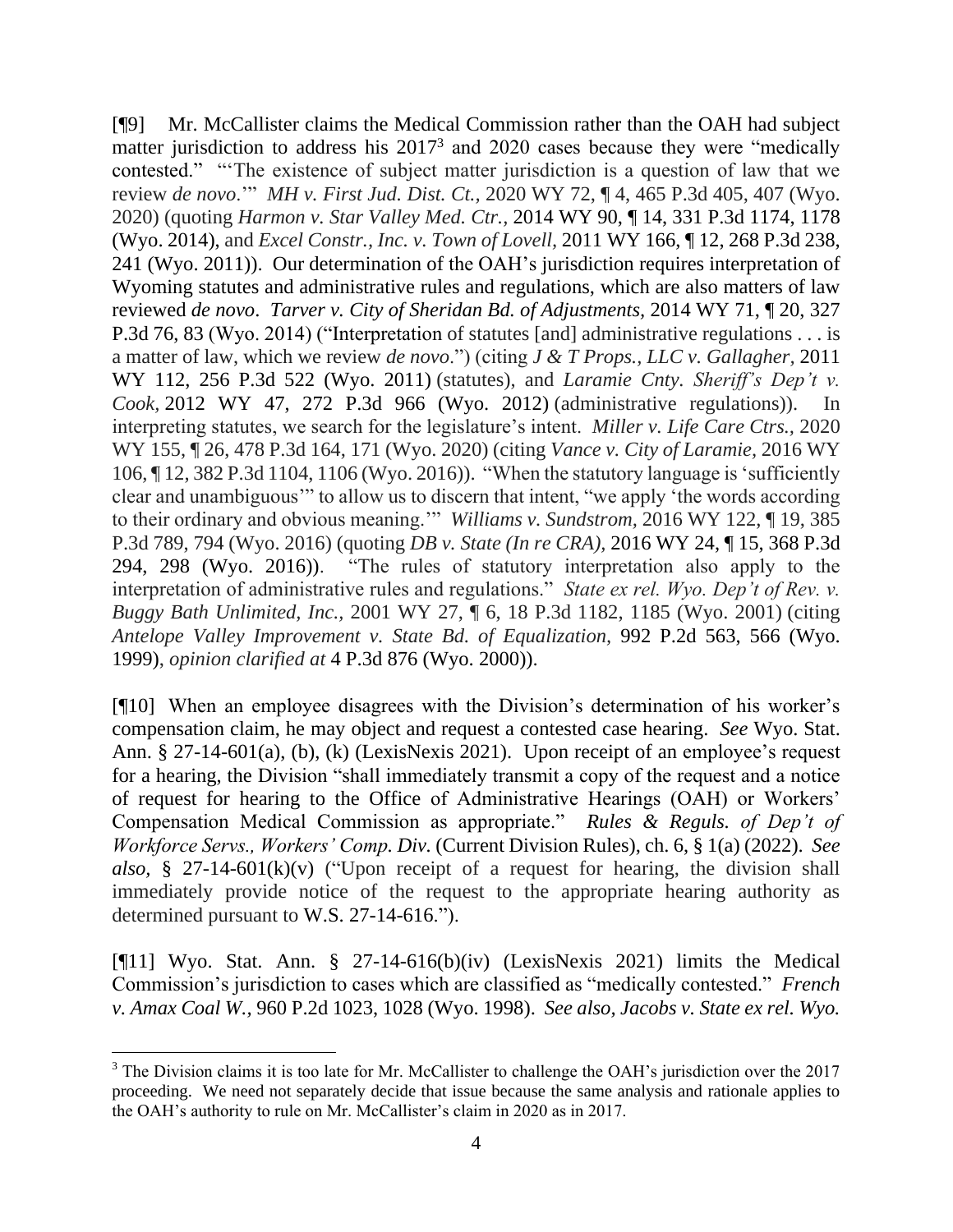*Med. Comm'n,* 2005 WY 104, ¶ 10, 118 P.3d 441, 444 (Wyo. 2005) (the "Medical Commission does not have subject matter jurisdiction in the absence of a medically contested case"). The OAH, on the other hand, has jurisdiction over all workers' compensation cases, including those with contested medical issues. *Russell v. State ex rel. Wyo. Workers' Safety and Comp. Div.,* 944 P.2d 1151, 1154 (Wyo. 1997). Wyo. Stat. Ann. § 27-14-616(e) states:

> Upon agreement of all parties to a case, the hearing examiner in a contested case under this chapter *may transfer* a medically contested case to a medical hearing panel or *may seek the advice* of the medical commission on specified medical issues in the contested case. The advice shall be in writing and shall become part of the record of the case.

The legislature's use of the "permissive 'may' authorizes the [OAH] to hear *all* contested cases which are referred [to it] by the Division." *French,* 960 P.2d at 1029 (emphasis added). Upon referral of a case by the Division, the OAH obtains subject matter jurisdiction. *French,* 960 P.2d at 1029 (citing *Russell,* 944 P.2d at 1154). The OAH, therefore, had jurisdiction over Mr. McCallister's case.

[¶12] Although the OAH had jurisdiction over Mr. McCallister's case, the question remains whether the Division's referral of the case to the OAH rather than the Medical Commission was correct under the relevant statutes. Section 27-14-616(b)(iv) states: "The division *shall refer medically contested cases to the commission* for hearing by a medical hearing panel[.] . . ." (Emphasis added). "Because of the mandatory 'shall,' the Division does not have an option; it must determine if a case is medically contested and, if it is, that case must be referred to the Medical Commission." *Bando v. Clure Brothers Furniture,*  980 P.2d 323, 327-28 (Wyo. 1999) (citing *Russell,* 944 P.2d at 1155). We, therefore, consider whether Mr. McCallister's case was "medically contested." *Id. See also, French,*  960 P.2d at 1028-29.

[¶13] The legislature did not provide a statutory definition for the term "medically contested." *French,* 960 P.2d at 1028. However, the Division defined the term in its administrative rules and regulations. *Id.*

> (i) For purposes of referring contested cases to the Workers' Compensation Medical Commission for hearing, W.S. § 27- 14-616(b)(iv), the phrase "medically contested cases" shall include those cases in which the *primary issue* is:

(A) a claimant's percentage of physical impairment;

(B) whether a claimant is permanently totally disabled;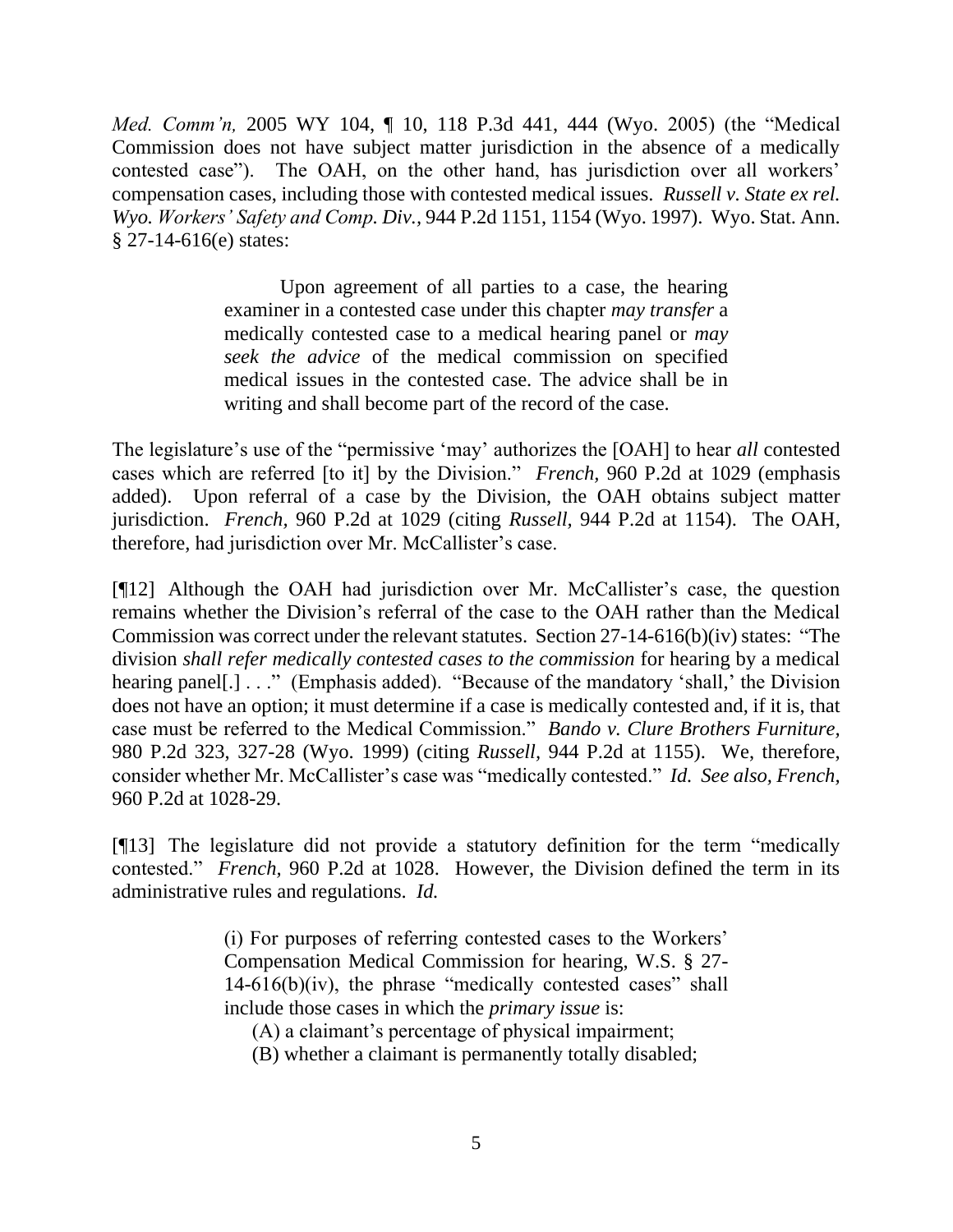(C) whether a claimant who has been receiving [Temporary Total Disability] benefits remains eligible for those benefits under W.S. § 27-14-404(c); or,

(D) any other issue, the resolution of which is *primarily* dependent upon the evaluation of conflicting evidence as to medical diagnosis, medical prognosis, or the reasonableness and appropriateness of medical care.

Current Division Rules, ch. 6, § 1(a)(i)(A)-(D) (emphasis added). Mr. McCallister maintains his case was "medically contested" under  $\S$  1(a)(i)(D) because one of the issues was whether the endless pool was reasonable and necessary treatment for his work-related injury.

[¶14] Under the workers' compensation statutory scheme, an injured employee is entitled to workers' compensation benefits for "'reasonable and necessary' medical and hospital care for [his] work-related injury[.]" *Harborth v. State ex rel. Dep't of Workforce Servs., Workers' Comp. Div.,* 2018 WY 99, ¶ 17, 424 P.3d 1261, 1266 (Wyo. 2018). *See also,*  Wyo. Stat. Ann. § 27-14-401(a) (LexisNexis 2021) ("[t]he expense of medical and hospital care of an injured employee shall be paid from the date of the compensable injury . . ."); Wyo. Stat. Ann. § 27-14-102(a)(xii) (LexisNexis 2021) (the medical and hospital care must be "reasonable and necessary"). Current Division Rules, ch. 6, § 1(a)(i)(D) states any issue, "the resolution of which is primarily dependent upon the evaluation of conflicting evidence as to . . . the reasonableness and appropriateness of medical care" falls under the definition of a "medically contested" issue. However, the rule does not state that if a case presents *any* medically contested issue, the Medical Commission has jurisdiction. Instead, the *primary issue* of the case must be medically contested for the commission to have jurisdiction. Current Division Rules, § 1(a)(i). *See also, Alvarez v. State ex rel. Wyo. Workers' Safety & Comp. Div.,* 2007 WY 126, ¶ 12, 164 P.3d 548, 551 (Wyo. 2007) ("the case was properly decided by the Medical Commission because it was a medically contested case in which the primary issue required the application of medical judgment to complex medical facts") (citing *McIntosh v. State ex rel. Wyo. Med. Comm'n,* 2007 WY 108, 162 P.3d 483 (2007)). The plain meaning of "primary" is "of first rank, importance or value: principal." *Primary,* [www.merriam-webster.com/dictionary/primary](http://www.merriam-webster.com/dictionary/primary) (Accessed May 16, 2022).

[¶15] The reasonableness and necessity of the endless pool to treat Mr. McCallister's injury was not dispositive in either the 2017 or the 2020 contested case. In fact, both OAH decisions found *in favor* of Mr. McCallister on that issue but still upheld the Division's denial of the endless pool. The OAH based its decisions upon the undisputed facts showing the endless pool was statutorily excluded from the definition of compensable medical care because it was a "personal item" that heated and circulated water. Determination of whether, based upon undisputed facts, a statutory exclusion to coverage applies is a legal issue rather than a medically contested issue. *See, e.g., Sellers v. State ex rel. Wyo.*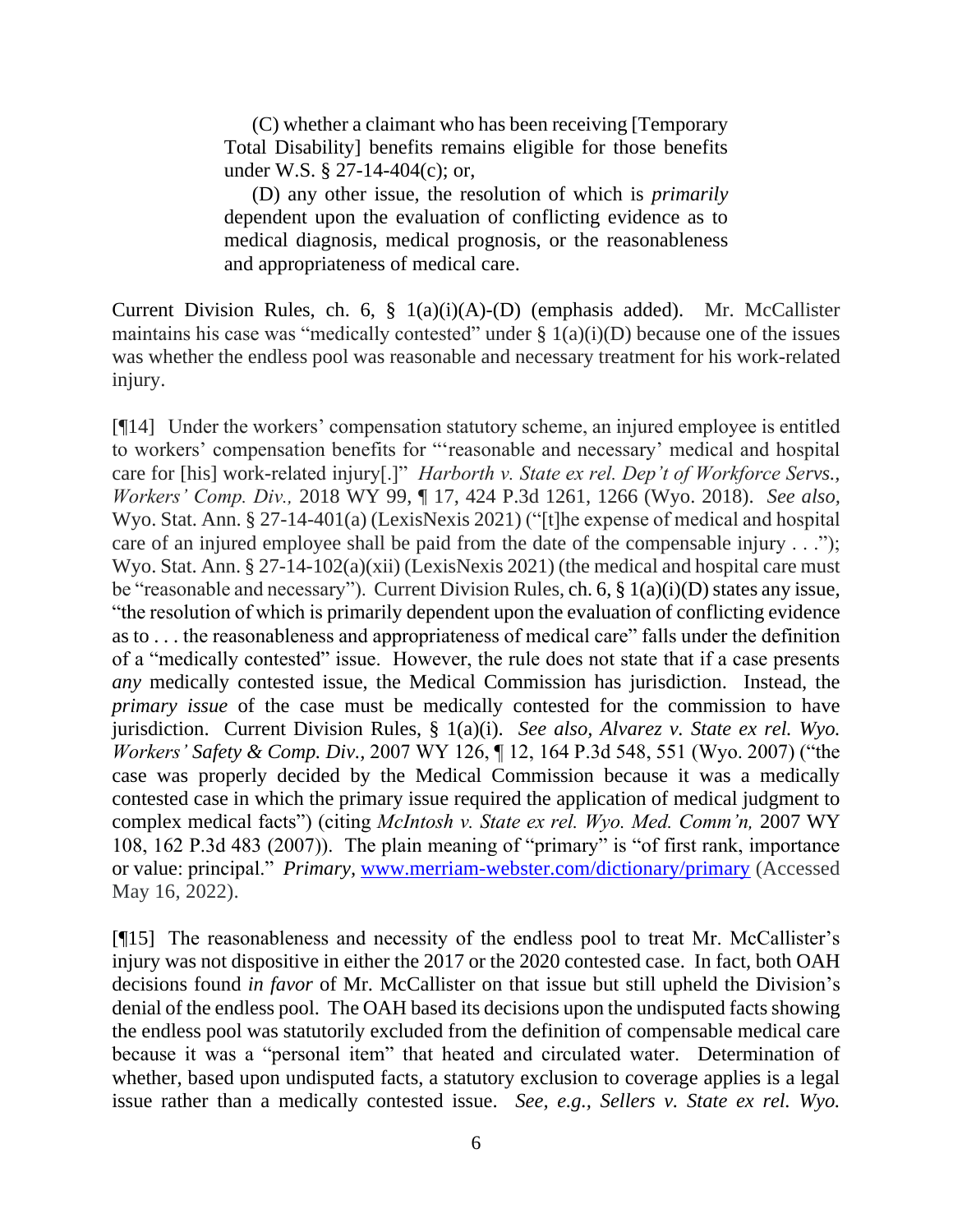*Workers' Safety & Comp. Div.,* 979 P.2d 959, 961-62 (Wyo. 1999), and *State ex rel. Wyo. Workers' Safety & Comp. Div. v. Sparks,* 973 P.2d 507, 508-11 (Wyo. 1999) (deciding, as a matter of law, whether the statutory exclusion from workers' compensation coverage for injuries sustained during "normal activities of day-to-day living" applied (citing *Cabral v. Caspar Bldg. Sys., Inc.,* 920 P.2d 268 (Wyo. 1996))). The 2020 contested case added an additional dispositive legal issue – whether collateral estoppel precluded relitigation of Mr. McCallister's entitlement to an endless pool. *Mattheis Co. v. Mulligan,* 2021 WY 14, ¶ 10, 479 P.3d 1213, 1217 (Wyo. 2021) ("Application of collateral estoppel is . . . a matter of law[.]" (citing *In re Robert & Irene Redland Family Tr.*, 2019 WY 17, ¶ 15, 435 P.3d 349, 356 (Wyo. 2019))); *Lower v. Peabody Powder River Servs., LLC,* 2020 WY 33, 459 P.3d 443 (Wyo. 2020) ("'Whether a determination by the Division should be given preclusive effect is a question of law.'" (quoting *Porter v. State ex rel. Dep't of Workforce Servs., Workers' Comp. Div.*, 2017 WY 69, ¶ 15, 396 P.3d 999, 1005 (Wyo. 2017)). The legal issues were the highest-ranking or principal issues in Mr. McCallister's case. Because the medically contested issue was not primary, the Medical Commission did not have jurisdiction. The Division properly referred the case to the OAH.

# *Collateral Estoppel*

[¶16] The OAH ruled collateral estoppel barred Mr. McCallister from relitigating his right to an endless pool because that issue was finally decided in the 2017 case. The determination of whether collateral estoppel applies is a question of law reviewed de novo. *Mattheis Co.,* ¶ 10, 479 P.3d at 1217; *Porter,* ¶ 15, 396 P.3d at 1005.

[¶17] "'Collateral estoppel bars relitigation of previously litigated issues and is a principle of law that generally applies to issues adjudicated before an administrative agency.'" *Lower,* ¶ 14, 459 P.3d at 447 (quoting *Porter,* ¶ 16, 396 P.3d at 1005). *See also, Carson v. State ex rel. Wyo. Workers' Safety & Comp. Div.*, 2014 WY 42, ¶ 15, 322 P.3d 1261, 1265 (Wyo. 2014) (collateral estoppel applies to administrative decisions); *Jacobs v. State ex rel. Wyo. Workers' Safety & Comp. Div.*, 2009 WY 118, ¶ 12, 216 P.3d 1128, 1132 (Wyo. 2009) (collateral estoppel bars relitigation of issues previously decided by an agency (citing *Slavens v. Bd. of Cnty. Comm'rs for Uinta Cnty.,* 854 P.2d 683, 685-86 (Wyo. 1993))). In general, "[t]he collateral estoppel doctrine prohibits relitigation of issues which were actually and necessarily involved in a prior action between the same parties." *Wilkinson v. State ex rel. Wyo. Workers' Safety & Comp. Div.,* 991 P.2d 1228, 1233 (Wyo. 1999) (citing *Univ. of Wyo. v. Gressley,* 978 P.2d 1146, 1153 (Wyo. 1999), and *Kahrs v. Bd. of Trs. for Platte Cnty. Sch. Dist. No. 1,* 901 P.2d 404, 406 (Wyo. 1995)). We consider four factors in determining whether collateral estoppel applies:

> "(1) whether the issue decided in the prior adjudication was identical with the issue presented in the present action; (2) whether the prior adjudication resulted in a judgment on the merits; (3) whether the party against whom collateral estoppel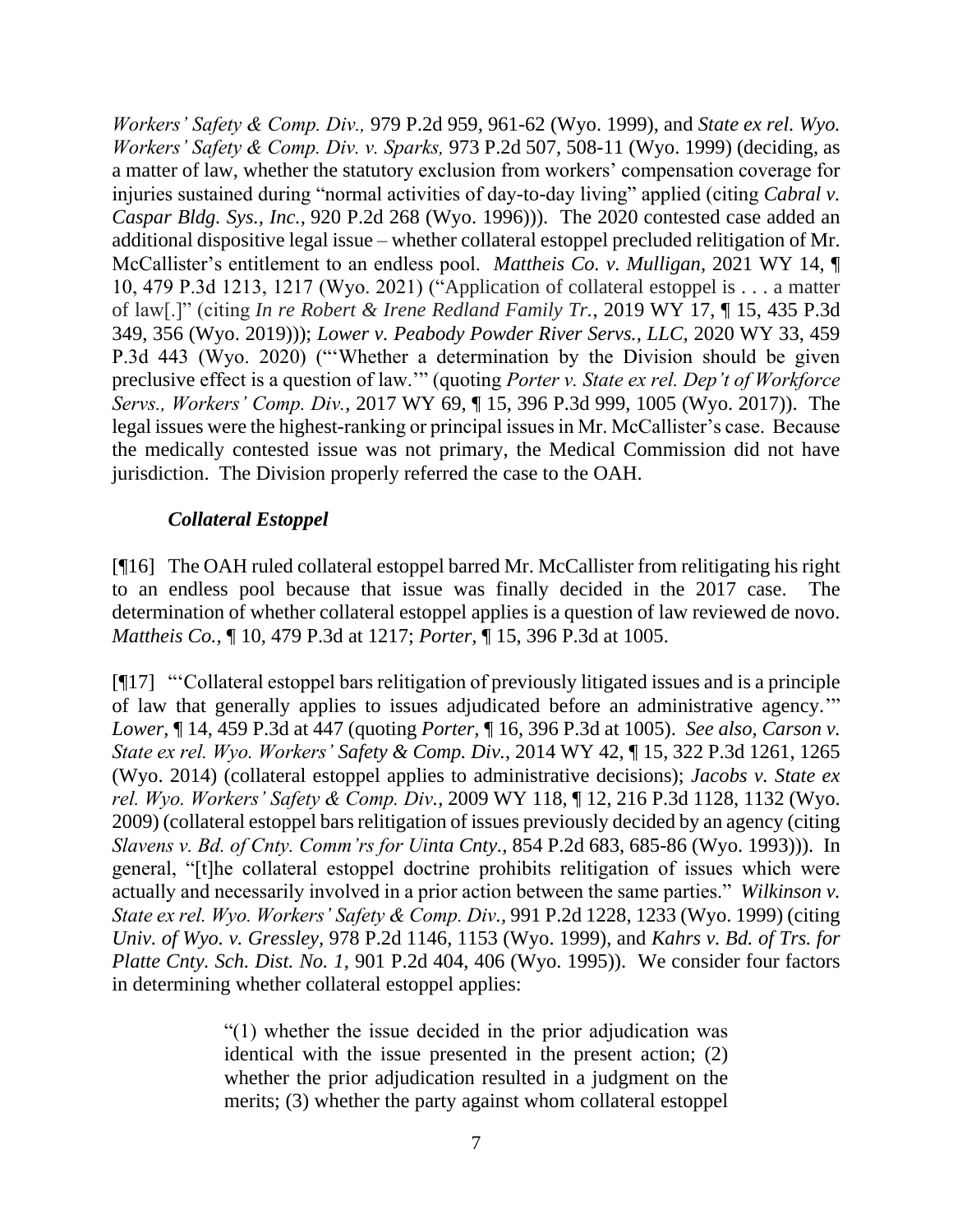is asserted was a party or in privity with a party to the prior adjudication; and (4) whether the party against whom collateral estoppel is asserted had a full and fair opportunity to litigate the issue in the prior proceeding."

*Lower,* ¶ 14, 459 P.3d at 447 (quoting *Carson,* ¶ 15, 322 P.3d at 1265 (emphasis and internal citation omitted)). *See also, Wilkinson,* 991 P.2d at 1234.

[¶18] After finding all four collateral estoppel factors were satisfied, the OAH concluded Mr. McCallister was barred from relitigating his claim for an endless pool. Mr. McCallister agrees with the OAH's determinations that the second and third factors of collateral estoppel were satisfied because the 2017 proceeding resulted in a judgment on the merits and he was a party in that proceeding. He asserts, however, the OAH's decisions on the first and fourth factors of collateral estoppel were erroneous.

[¶19] Mr. McCallister contends the first factor was not satisfied because the issues in the two proceedings were not identical. He claims the endless pool he requested in 2020 had some different features than the one he requested in 2017 and his medical condition had worsened in the ensuing years. The OAH ruled the differences between the two pools and his physical condition were inconsequential because the underlying legal basis for the Division's denial of the pool in both contested case proceedings, i.e., that it was a noncompensable "personal item" under the applicable statutes and regulations, was the same.

[¶20] Mr. McCallister was injured in 2012. Section 27-14-401(a) (2012)<sup>4</sup> authorized payment of an injured employee's "medical and hospital care." Section 27-14-102(a)(xii) (2012) defined "medical and hospital care," as including "any reasonable and necessary" "medical . . . service" but excluded "personal items" "except as provided under rule and regulation of the division[.]" (Emphasis added).Non-compensable "personal items" were defined by the Division rules as including "[h]ot tubs, spas or other devices wherein water is heated and/or circulated." *Dep't of Workforce Servs., Workers' Comp. Div. Rules, Regulations and Fee Schedules*, ch. 1, § 4(ai)(iii) (2012) (2012 Division Rules). The OAH determined in both the 2017 and 2020 contested case proceedings that Mr. McCallister was not entitled to payment for the endless pool because it was a "personal item" that heated and circulated water.

[¶21] Mr. McCallister contrasts his case with *Slavens v. Bd. of Cnty. Comm'rs for Uinta County,* 854 P.2d 683 (Wyo. 1993). He claims *Slavens* demonstrates a correct application of the first collateral estoppel factor because the issues were precisely the same, unlike the

<sup>4</sup> Under Wyo. Stat. Ann. § 27-14-602(b) (LexisNexis 2021), a worker's compensation case "shall be determined by a hearing examiner in accordance with the law in effect at the time of the injury[.]" Additionally, to the extent the Division's rules "affect a worker's substantive right to benefits, the rules in effect at the time of the injury apply." Current Division Rules, ch. 1, § 2.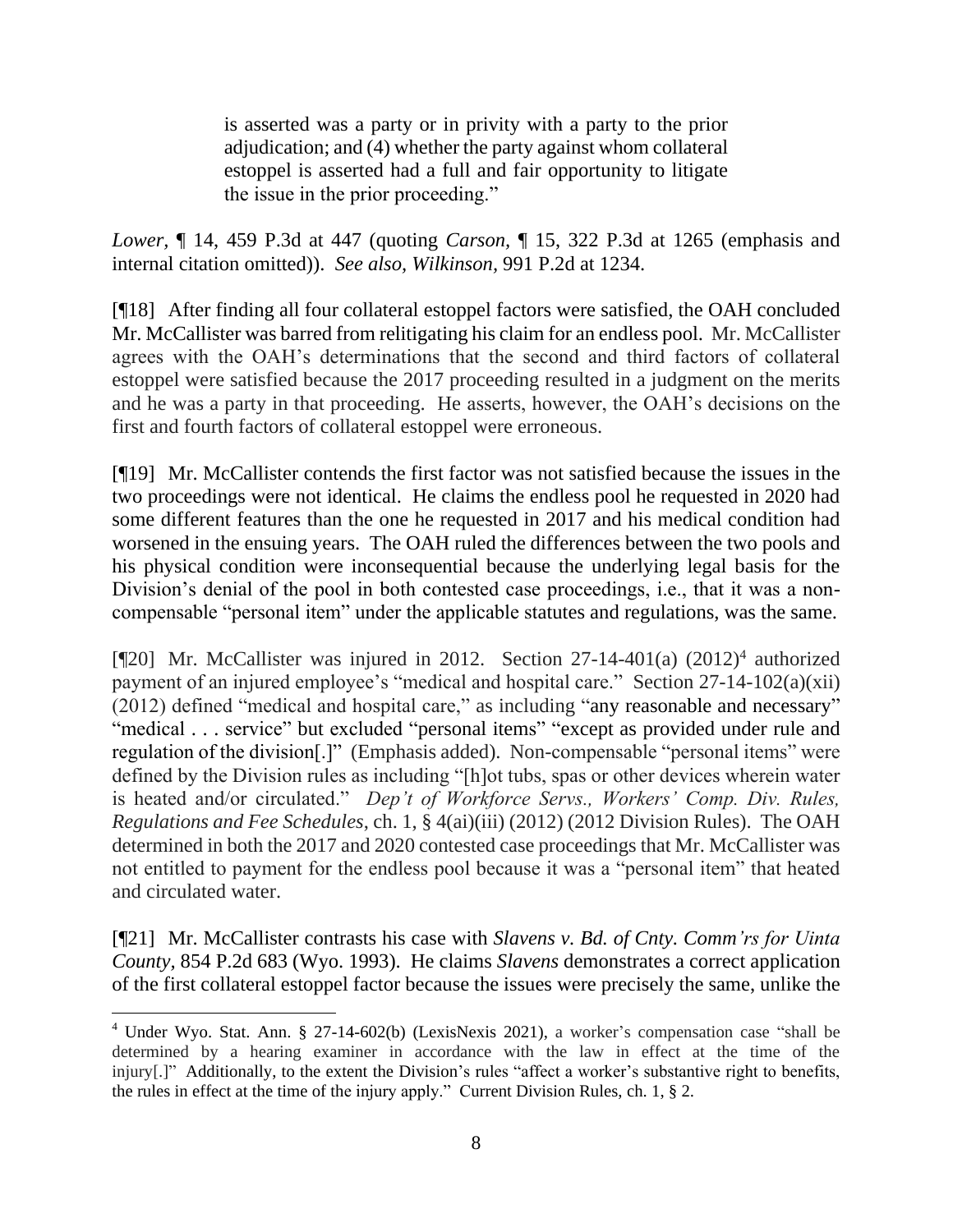issues presented in his 2017 and 2020 cases. Mr. Slavens and another person were terminated from their employment with Uinta County for misappropriating funds collected from travelers who temporarily boarded their livestock at the county fairgrounds. *Slavens,*  854 P.2d at 684. A hearing examiner held a contested administrative hearing to consider whether the disciplinary action was appropriate and generally found in favor of the county. *Id.* at 684-85. The employees appealed, and the district court affirmed. *Id.* at 685. Instead of appealing the administrative decision to this Court, they filed a civil action in state district court contesting their termination. *Id*. The district court granted summary judgment to the county, finding "that since [the employees] had a full opportunity to present their case before the impartial hearing examiner and that decision became final with affirmance after appeal to the district court and no further appeal, the doctrines of res judicata and collateral estoppel applied and required summary judgment in favor of the [county]" in the civil case. *Id.* We affirmed the district court's determination that the employees were collaterally estopped from bringing the civil action. *Id.* at 687. Regarding the first collateral estoppel factor, we held the "issue decided in the administrative adjudication was identical with the issue" the employees raised in the civil suit – "whether the [county] wrongfully took disciplinary action against [the employees]." *Id.* at 686.

[¶22] Contrary to Mr. McCallister's assertion, the *Slavens* rationale applies equally in this case. The salient issue – whether the endless pool was a non-compensable "personal item" because it heated and/or circulated water – was identical in Mr. McCallister's 2017 and the 2020 agency proceedings. The OAH correctly determined the first collateral estoppel factor was satisfied.

[¶23] Addressing the fourth factor, Mr. McCallister claims he did not have a full and fair opportunity in 2017 to litigate the issue of whether the endless pool was a "personal item." Specifically, he contends he was deprived of judicial review of that decision when his appeal was dismissed because his attorney mistakenly filed the petition for judicial review of the OAH decision in the wrong county. *See McCallister,* ¶¶ 1-2, 440 P.3d at 1079.

[¶24] The legislature authorized the OAH to make final decisions on workers' compensation claims. *Porter,* ¶¶ 18-20, 396 P.3d at 1005-06 (citing *Tenorio v. State ex rel. Wyo. Workers' Comp. Div.,* 931 P.2d 234, 240 (Wyo. 1997), and *State ex rel. Workers' Safety & Comp. Div. v. Jackson,* 994 P.2d 320, 323 (Wyo. 1999)). A contested case before the OAH provides a full and fair opportunity to litigate an issue and carries preclusive weight. *Porter,* ¶¶ 18-21, 396 P.3d at 1005-06. A claimant has the right to have the hearing examiner's decision reviewed by the district court and this Court. *See* Wyo. Stat. Ann. § 27-14-612 (LexisNexis 2021) (referencing district court review of OAH workers' compensation decisions); Wyoming Rules of Appellate Procedure (W.R.A.P.) 12.01, 12.11 (rules for obtaining district and supreme court review of administrative action). However, a claimant is not deprived of a full and fair opportunity to litigate an issue simply because he does not properly avail himself of the right to judicial review. *See Wilkinson,* 991 P.2d at 1234 ("[The claimant] was afforded a full and fair opportunity to litigate the issue before